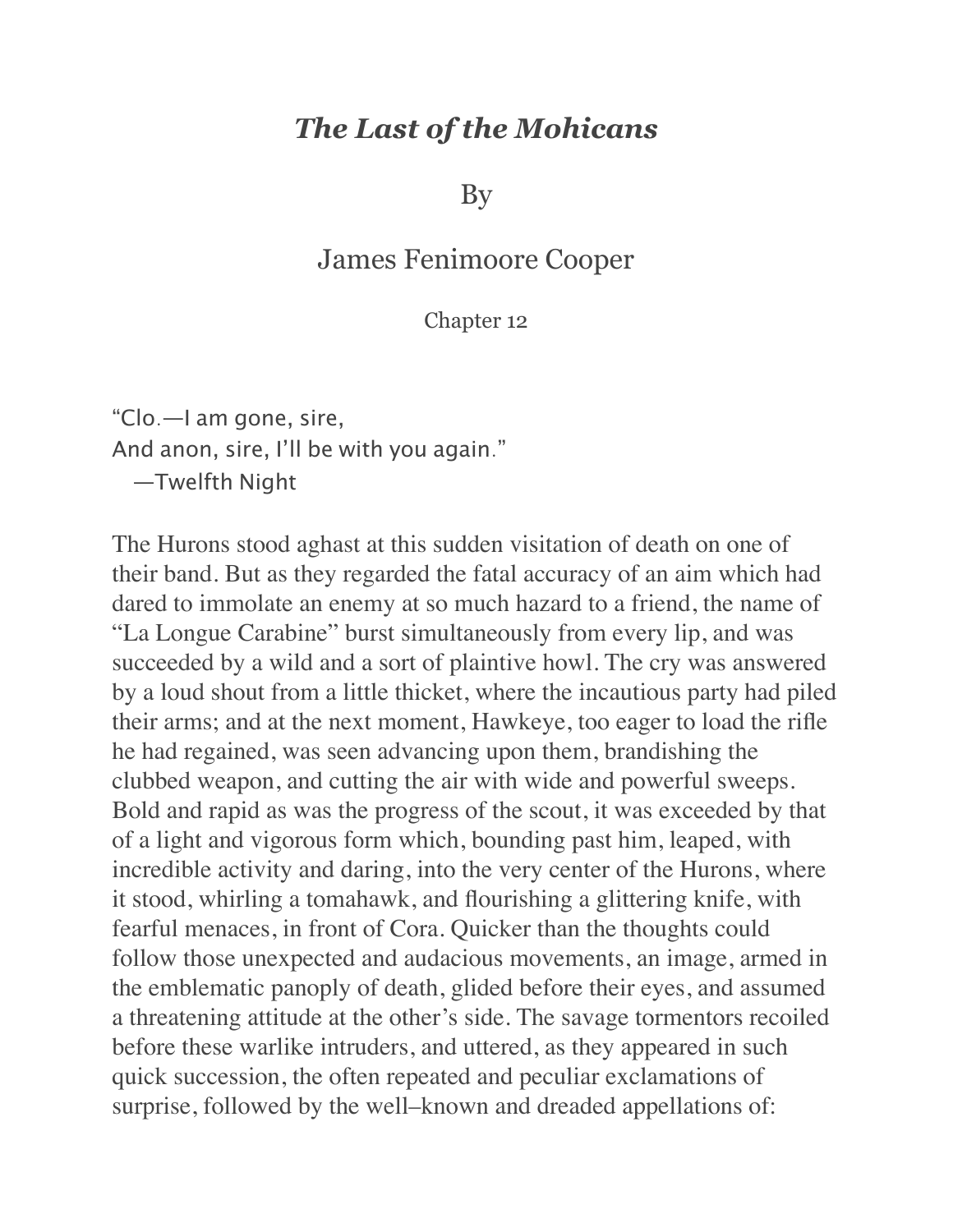## "Le Cerf Agile! Le Gros Serpent!"

But the wary and vigilant leader of the Hurons was not so easily disconcerted. Casting his keen eyes around the little plain, he comprehended the nature of the assault at a glance, and encouraging his followers by his voice as well as by his example, he unsheathed his long and dangerous knife, and rushed with a loud whoop upon the expected Chingachgook. It was the signal for a general combat. Neither party had firearms, and the contest was to be decided in the deadliest manner, hand to hand, with weapons of offense, and none of defense.

Uncas answered the whoop, and leaping on an enemy, with a single, well–directed blow of his tomahawk, cleft him to the brain. Heyward tore the weapon of Magua from the sapling, and rushed eagerly toward the fray. As the combatants were now equal in number, each singled an opponent from the adverse band. The rush and blows passed with the fury of a whirlwind, and the swiftness of lightning. Hawkeye soon got another enemy within reach of his arm, and with one sweep of his formidable weapon he beat down the slight and inartificial defenses of his antagonist, crushing him to the earth with the blow. Heyward ventured to hurl the tomahawk he had seized, too ardent to await the moment of closing. It struck the Indian he had selected on the forehead, and checked for an instant his onward rush. Encouraged by this slight advantage, the impetuous young man continued his onset, and sprang upon his enemy with naked hands. A single instant was enough to assure him of the rashness of the measure, for he immediately found himself fully engaged, with all his activity and courage, in endeavoring to ward the desperate thrusts made with the knife of the Huron. Unable longer to foil an enemy so alert and vigilant, he threw his arms about him, and succeeded in pinning the limbs of the other to his side, with an iron grasp, but one that was far too exhausting to himself to continue long. In this extremity he heard a voice near him, shouting: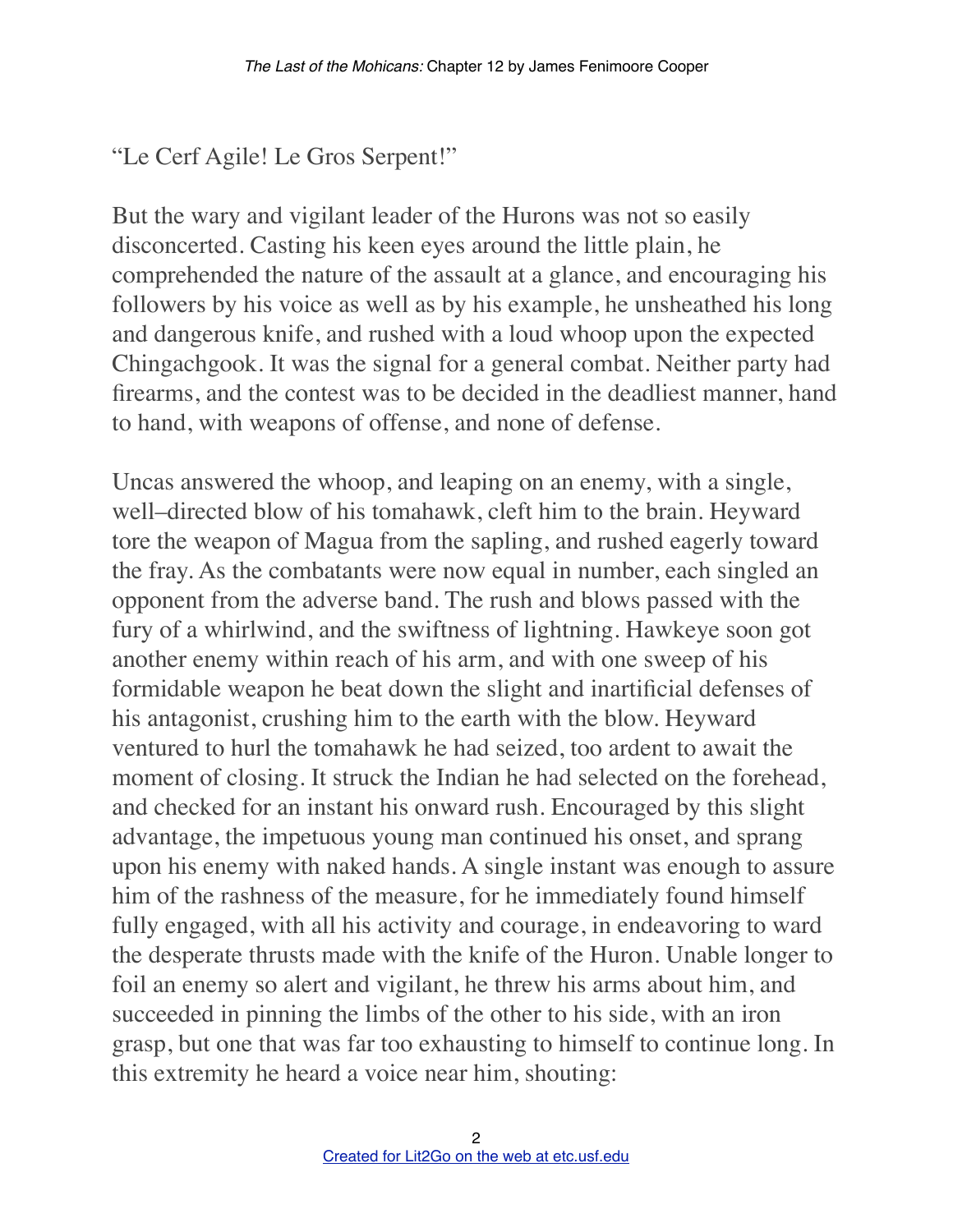"Extarminate the varlets! no quarter to an accursed Mingo!"

At the next moment, the breech of Hawkeye's rifle fell on the naked head of his adversary, whose muscles appeared to wither under the shock, as he sank from the arms of Duncan, flexible and motionless.

When Uncas had brained his first antagonist, he turned, like a hungry lion, to seek another. The fifth and only Huron disengaged at the first onset had paused a moment, and then seeing that all around him were employed in the deadly strife, he had sought, with hellish vengeance, to complete the baffled work of revenge. Raising a shout of triumph, he sprang toward the defenseless Cora, sending his keen axe as the dreadful precursor of his approach. The tomahawk grazed her shoulder, and cutting the withes which bound her to the tree, left the maiden at liberty to fly. She eluded the grasp of the savage, and reckless of her own safety, threw herself on the bosom of Alice, striving with convulsed and ill– directed fingers, to tear asunder the twigs which confined the person of her sister. Any other than a monster would have relented at such an act of generous devotion to the best and purest affection; but the breast of the Huron was a stranger to sympathy. Seizing Cora by the rich tresses which fell in confusion about her form, he tore her from her frantic hold, and bowed her down with brutal violence to her knees. The savage drew the flowing curls through his hand, and raising them on high with an outstretched arm, he passed the knife around the exquisitely molded head of his victim, with a taunting and exulting laugh. But he purchased this moment of fierce gratification with the loss of the fatal opportunity. It was just then the sight caught the eye of Uncas. Bounding from his footsteps he appeared for an instant darting through the air and descending in a ball he fell on the chest of his enemy, driving him many yards from the spot, headlong and prostrate. The violence of the exertion cast the young Mohican at his side. They arose together, fought, and bled, each in his turn. But the conflict was soon decided; the tomahawk of Heyward and the rifle of Hawkeye descended on the skull of the Huron, at the same moment that the knife of Uncas reached his heart.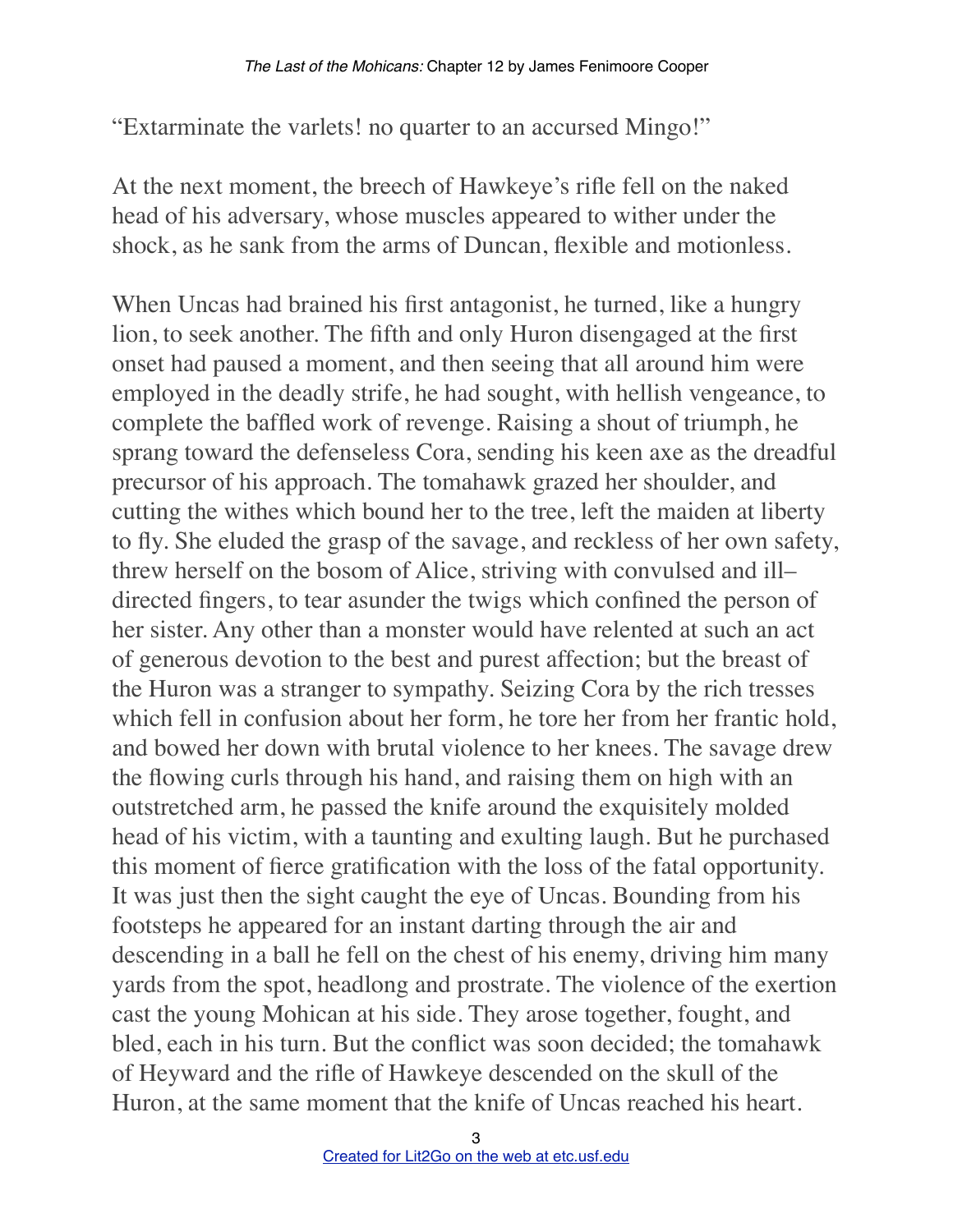The battle was now entirely terminated with the exception of the protracted struggle between "Le Renard Subtil" and "Le Gros Serpent." Well did these barbarous warriors prove that they deserved those significant names which had been bestowed for deeds in former wars. When they engaged, some little time was lost in eluding the quick and vigorous thrusts which had been aimed at their lives. Suddenly darting on each other, they closed, and came to the earth, twisted together like twining serpents, in pliant and subtle folds. At the moment when the victors found themselves unoccupied, the spot where these experienced and desperate combatants lay could only be distinguished by a cloud of dust and leaves, which moved from the center of the little plain toward its boundary, as if raised by the passage of a whirlwind. Urged by the different motives of filial affection, friendship and gratitude, Heyward and his companions rushed with one accord to the place, encircling the little canopy of dust which hung above the warriors. In vain did Uncas dart around the cloud, with a wish to strike his knife into the heart of his father's foe; the threatening rifle of Hawkeye was raised and suspended in vain, while Duncan endeavored to seize the limbs of the Huron with hands that appeared to have lost their power. Covered as they were with dust and blood, the swift evolutions of the combatants seemed to incorporate their bodies into one. The death–like looking figure of the Mohican, and the dark form of the Huron, gleamed before their eyes in such quick and confused succession, that the friends of the former knew not where to plant the succoring blow. It is true there were short and fleeting moments, when the fiery eyes of Magua were seen glittering, like the fabled organs of the basilisk through the dusty wreath by which he was enveloped, and he read by those short and deadly glances the fate of the combat in the presence of his enemies; ere, however, any hostile hand could descend on his devoted head, its place was filled by the scowling visage of Chingachgook. In this manner the scene of the combat was removed from the center of the little plain to its verge. The Mohican now found an opportunity to make a powerful thrust with his knife; Magua suddenly relinquished his grasp, and fell backward without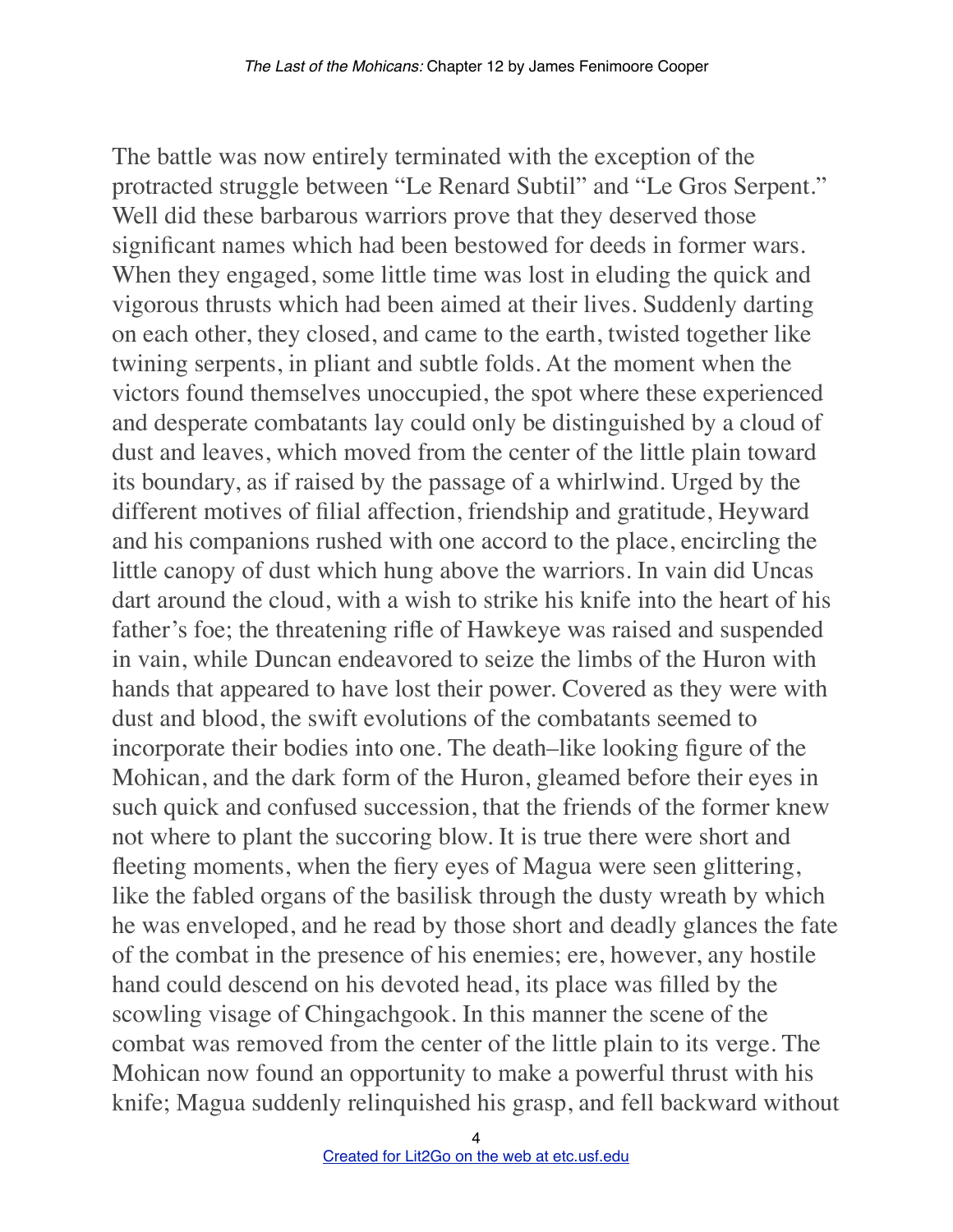motion, and seemingly without life. His adversary leaped on his feet, making the arches of the forest ring with the sounds of triumph.

"Well done for the Delawares! victory to the Mohicans!" cried Hawkeye, once more elevating the butt of the long and fatal rifle; "a finishing blow from a man without a cross will never tell against his honor, nor rob him of his right to the scalp."

But at the very moment when the dangerous weapon was in the act of descending, the subtle Huron rolled swiftly from beneath the danger, over the edge of the precipice, and falling on his feet, was seen leaping, with a single bound, into the center of a thicket of low bushes, which clung along its sides. The Delawares, who had believed their enemy dead, uttered their exclamation of surprise, and were following with speed and clamor, like hounds in open view of the deer, when a shrill and peculiar cry from the scout instantly changed their purpose, and recalled them to the summit of the hill.

"'Twas like himself!" cried the inveterate forester, whose prejudices contributed so largely to veil his natural sense of justice in all matters which concerned the Mingoes; "a lying and deceitful varlet as he is. An honest Delaware now, being fairly vanquished, would have lain still, and been knocked on the head, but these knavish Maquas cling to life like so many cats–o'–the–mountain. Let him go—let him go; 'tis but one man, and he without rifle or bow, many a long mile from his French commerades; and like a rattler that lost his fangs, he can do no further mischief, until such time as he, and we too, may leave the prints of our moccasins over a long reach of sandy plain. See, Uncas," he added, in Delaware, "your father is flaying the scalps already. It may be well to go round and feel the vagabonds that are left, or we may have another of them loping through the woods, and screeching like a jay that has been winged."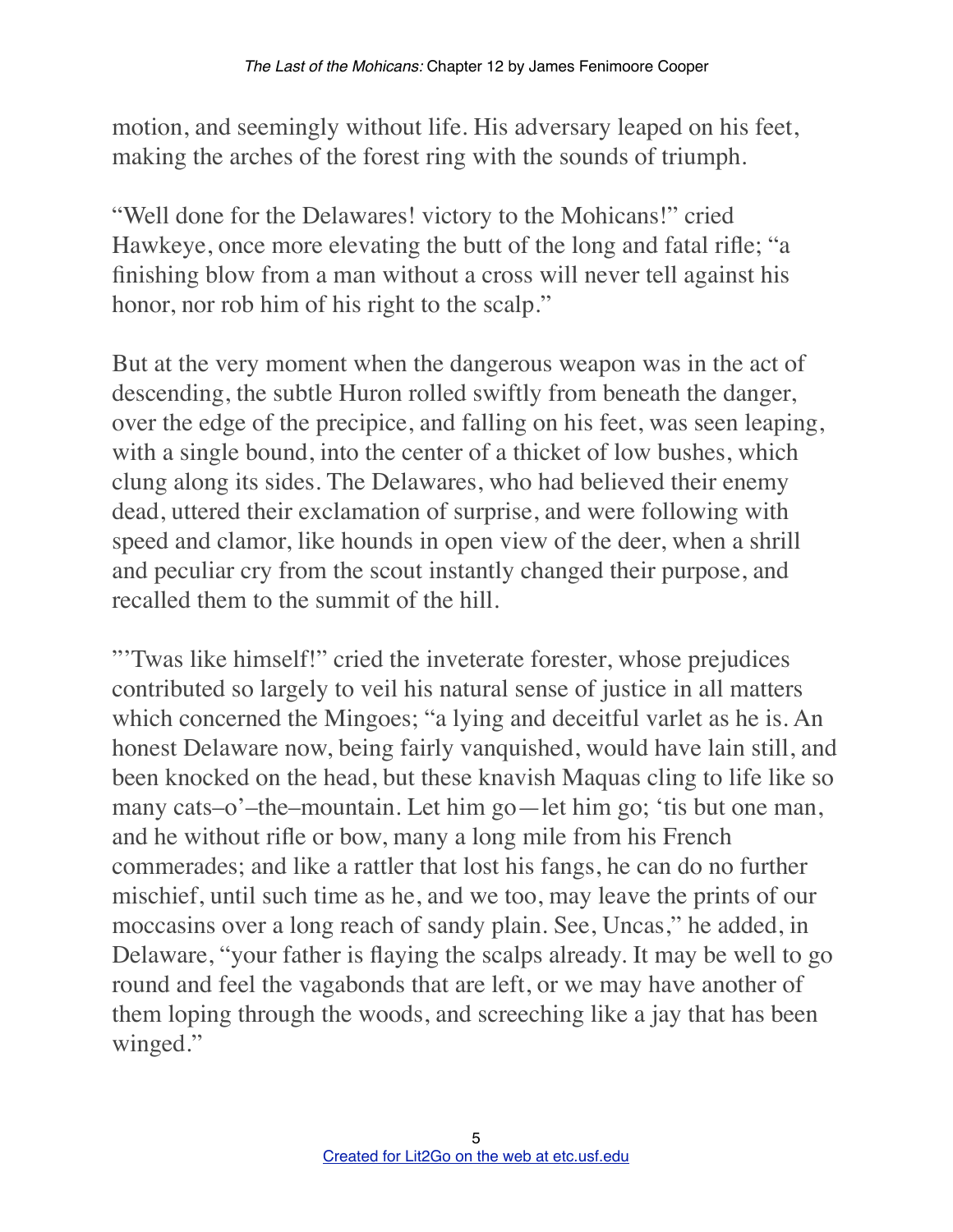So saying the honest but implacable scout made the circuit of the dead, into whose senseless bosoms he thrust his long knife, with as much coolness as though they had been so many brute carcasses. He had, however, been anticipated by the elder Mohican, who had already torn the emblems of victory from the unresisting heads of the slain.

But Uncas, denying his habits, we had almost said his nature, flew with instinctive delicacy, accompanied by Heyward, to the assistance of the females, and quickly releasing Alice, placed her in the arms of Cora. We shall not attempt to describe the gratitude to the Almighty Disposer of Events which glowed in the bosoms of the sisters, who were thus unexpectedly restored to life and to each other. Their thanksgivings were deep and silent; the offerings of their gentle spirits burning brightest and purest on the secret altars of their hearts; and their renovated and more earthly feelings exhibiting themselves in long and fervent though speechless caresses. As Alice rose from her knees, where she had sunk by the side of Cora, she threw herself on the bosom of the latter, and sobbed aloud the name of their aged father, while her soft, dove–like eyes, sparkled with the rays of hope.

"We are saved! we are saved!" she murmured; "to return to the arms of our dear, dear father, and his heart will not be broken with grief. And you, too, Cora, my sister, my more than sister, my mother; you, too, are spared. And Duncan," she added, looking round upon the youth with a smile of ineffable innocence, "even our own brave and noble Duncan has escaped without a hurt."

To these ardent and nearly innocent words Cora made no other answer than by straining the youthful speaker to her heart, as she bent over her in melting tenderness. The manhood of Heyward felt no shame in dropping tears over this spectacle of affectionate rapture; and Uncas stood, fresh and blood–stained from the combat, a calm, and, apparently, an unmoved looker–on, it is true, but with eyes that had already lost their fierceness, and were beaming with a sympathy that elevated him far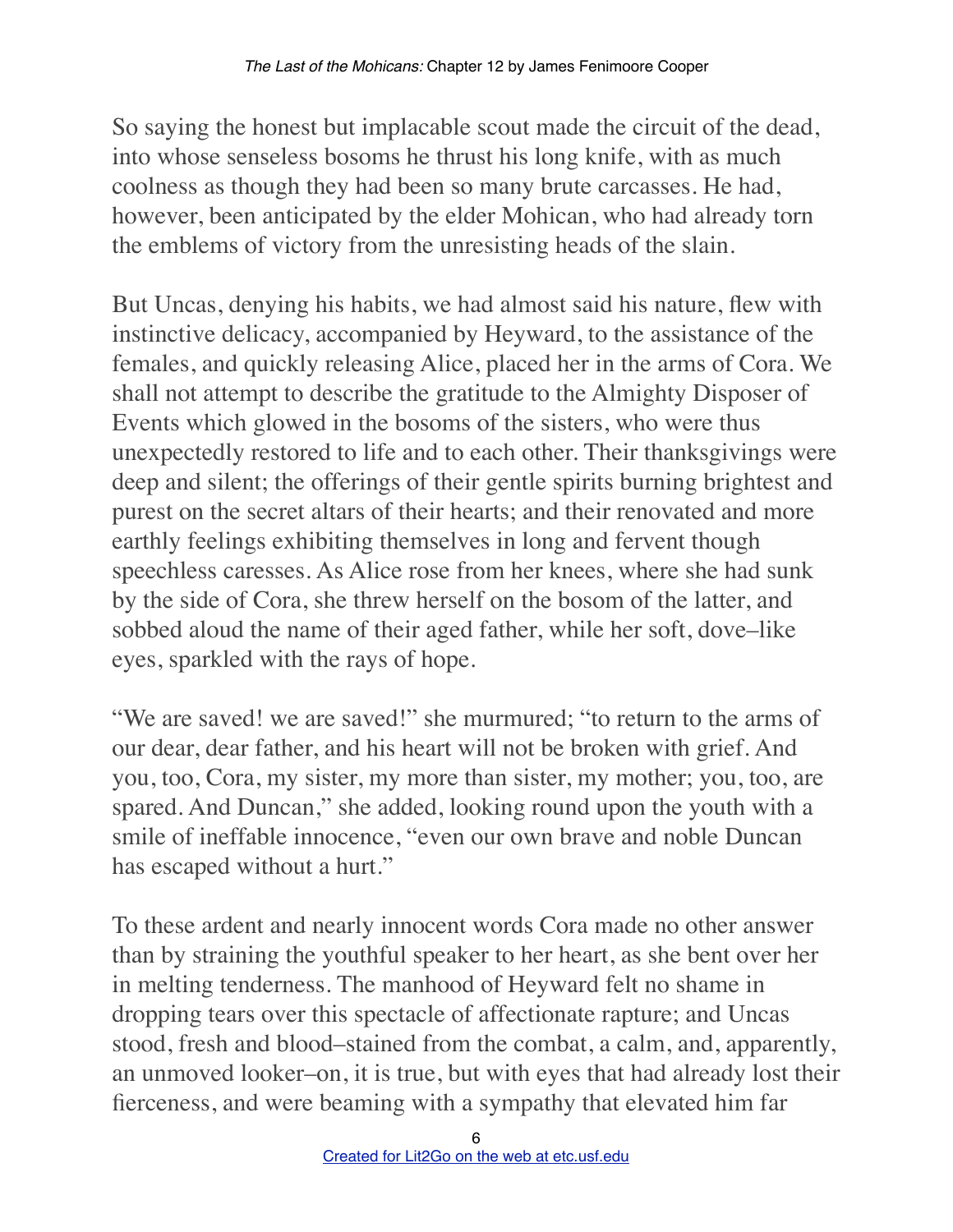above the intelligence, and advanced him probably centuries before, the practises of his nation.

During this display of emotions so natural in their situation, Hawkeye, whose vigilant distrust had satisfied itself that the Hurons, who disfigured the heavenly scene, no longer possessed the power to interrupt its harmony, approached David, and liberated him from the bonds he had, until that moment, endured with the most exemplary patience.

"There," exclaimed the scout, casting the last withe behind him, "you are once more master of your own limbs, though you seem not to use them with much greater judgment than that in which they were first fashioned. If advice from one who is not older than yourself, but who, having lived most of his time in the wilderness, may be said to have experience beyond his years, will give no offense, you are welcome to my thoughts; and these are, to part with the little tooting instrument in your jacket to the first fool you meet with, and buy some we'pon with the money, if it be only the barrel of a horseman's pistol. By industry and care, you might thus come to some prefarment; for by this time, I should think, your eyes would plainly tell you that a carrion crow is a better bird than a mocking–thresher. The one will, at least, remove foul sights from before the face of man, while the other is only good to brew disturbances in the woods, by cheating the ears of all that hear them."

"Arms and the clarion for the battle, but the song of thanksgiving to the victory!" answered the liberated David. "Friend," he added, thrusting forth his lean, delicate hand toward Hawkeye, in kindness, while his eyes twinkled and grew moist, "I thank thee that the hairs of my head still grow where they were first rooted by Providence; for, though those of other men may be more glossy and curling, I have ever found mine own well suited to the brain they shelter. That I did not join myself to the battle, was less owing to disinclination, than to the bonds of the heathen. Valiant and skillful hast thou proved thyself in the conflict, and I hereby thank thee, before proceeding to discharge other and more important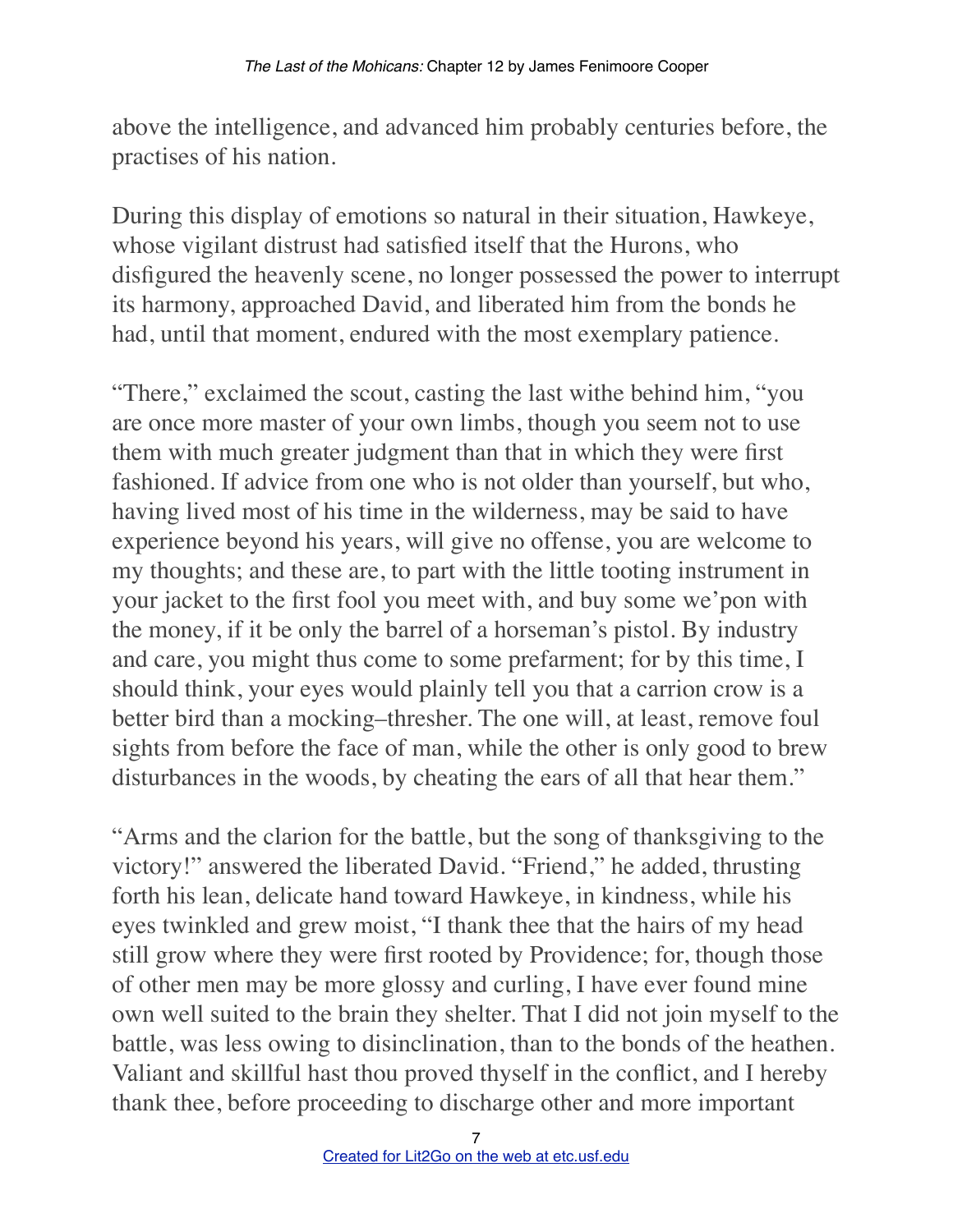duties, because thou hast proved thyself well worthy of a Christian's praise."

"The thing is but a trifle, and what you may often see if you tarry long among us," returned the scout, a good deal softened toward the man of song, by this unequivocal expression of gratitude. "I have got back my old companion, 'killdeer'," he added, striking his hand on the breech of his rifle; "and that in itself is a victory. These Iroquois are cunning, but they outwitted themselves when they placed their firearms out of reach; and had Uncas or his father been gifted with only their common Indian patience, we should have come in upon the knaves with three bullets instead of one, and that would have made a finish of the whole pack; yon loping varlet, as well as his commerades. But 'twas all fore–ordered, and for the best."

"Thou sayest well," returned David, "and hast caught the true spirit of Christianity. He that is to be saved will be saved, and he that is predestined to be damned will be damned. This is the doctrine of truth, and most consoling and refreshing it is to the true believer."

The scout, who by this time was seated, examining into the state of his rifle with a species of parental assiduity, now looked up at the other in a displeasure that he did not affect to conceal, roughly interrupting further speech.

"Doctrine or no doctrine," said the sturdy woodsman, "'tis the belief of knaves, and the curse of an honest man. I can credit that yonder Huron was to fall by my hand, for with my own eyes I have seen it; but nothing short of being a witness will cause me to think he has met with any reward, or that Chingachgook there will be condemned at the final day."

"You have no warranty for such an audacious doctrine, nor any covenant to support it," cried David who was deeply tinctured with the subtle distinctions which, in his time, and more especially in his province, had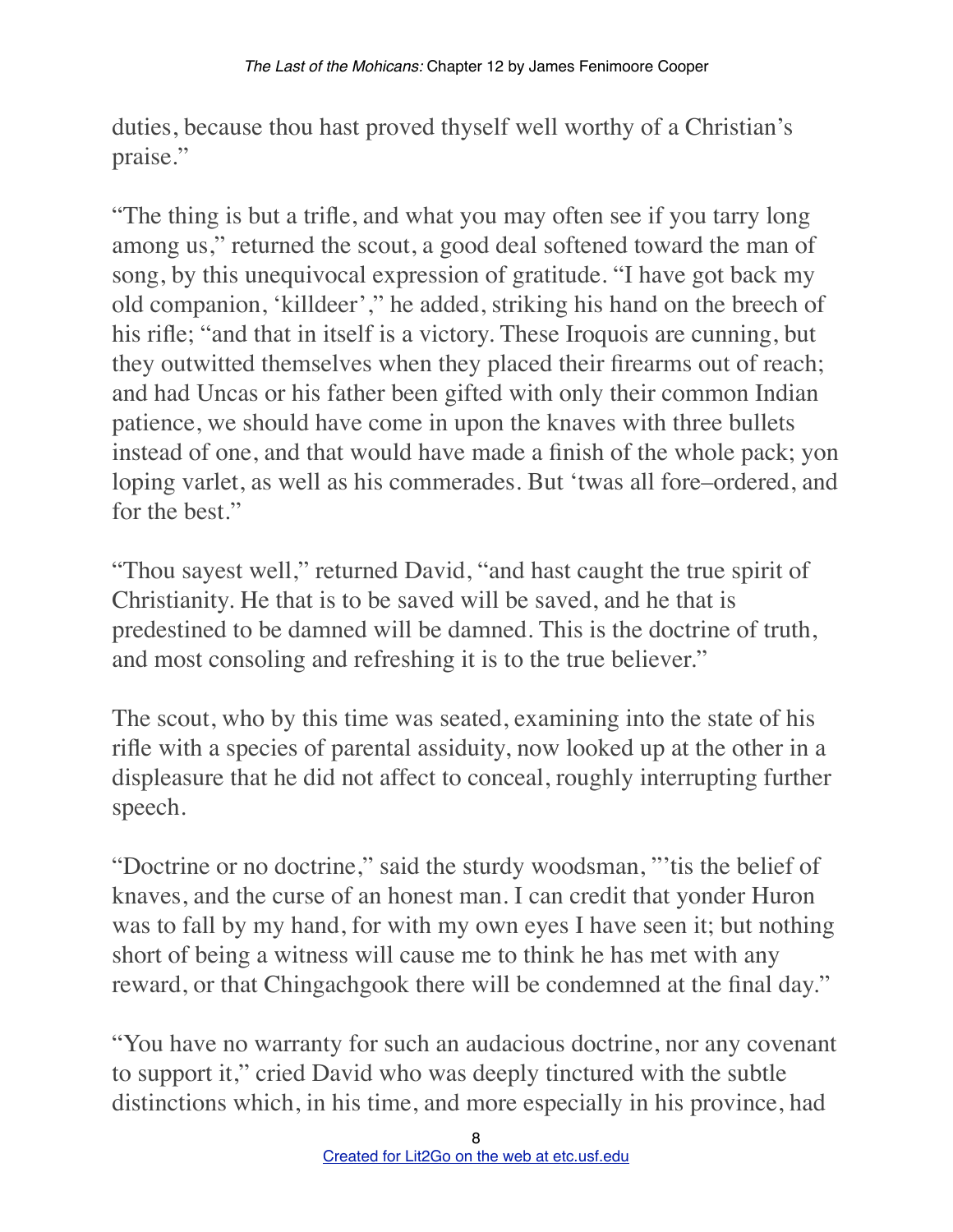been drawn around the beautiful simplicity of revelation, by endeavoring to penetrate the awful mystery of the divine nature, supplying faith by self–sufficiency, and by consequence, involving those who reasoned from such human dogmas in absurdities and doubt; "your temple is reared on the sands, and the first tempest will wash away its foundation. I demand your authorities for such an uncharitable assertion (like other advocates of a system, David was not always accurate in his use of terms). Name chapter and verse; in which of the holy books do you find language to support you?"

"Book!" repeated Hawkeye, with singular and ill–concealed disdain; "do you take me for a whimpering boy at the apronstring of one of your old gals; and this good rifle on my knee for the feather of a goose's wing, my ox's horn for a bottle of ink, and my leathern pouch for a cross– barred handkercher to carry my dinner? Book! what have such as I, who am a warrior of the wilderness, though a man without a cross, to do with books? I never read but in one, and the words that are written there are too simple and too plain to need much schooling; though I may boast that of forty long and hard–working years."

"What call you the volume?" said David, misconceiving the other's meaning.

"'Tis open before your eyes," returned the scout; "and he who owns it is not a niggard of its use. I have heard it said that there are men who read in books to convince themselves there is a God. I know not but man may so deform his works in the settlement, as to leave that which is so clear in the wilderness a matter of doubt among traders and priests. If any such there be, and he will follow me from sun to sun, through the windings of the forest, he shall see enough to teach him that he is a fool, and that the greatest of his folly lies in striving to rise to the level of One he can never equal, be it in goodness, or be it in power."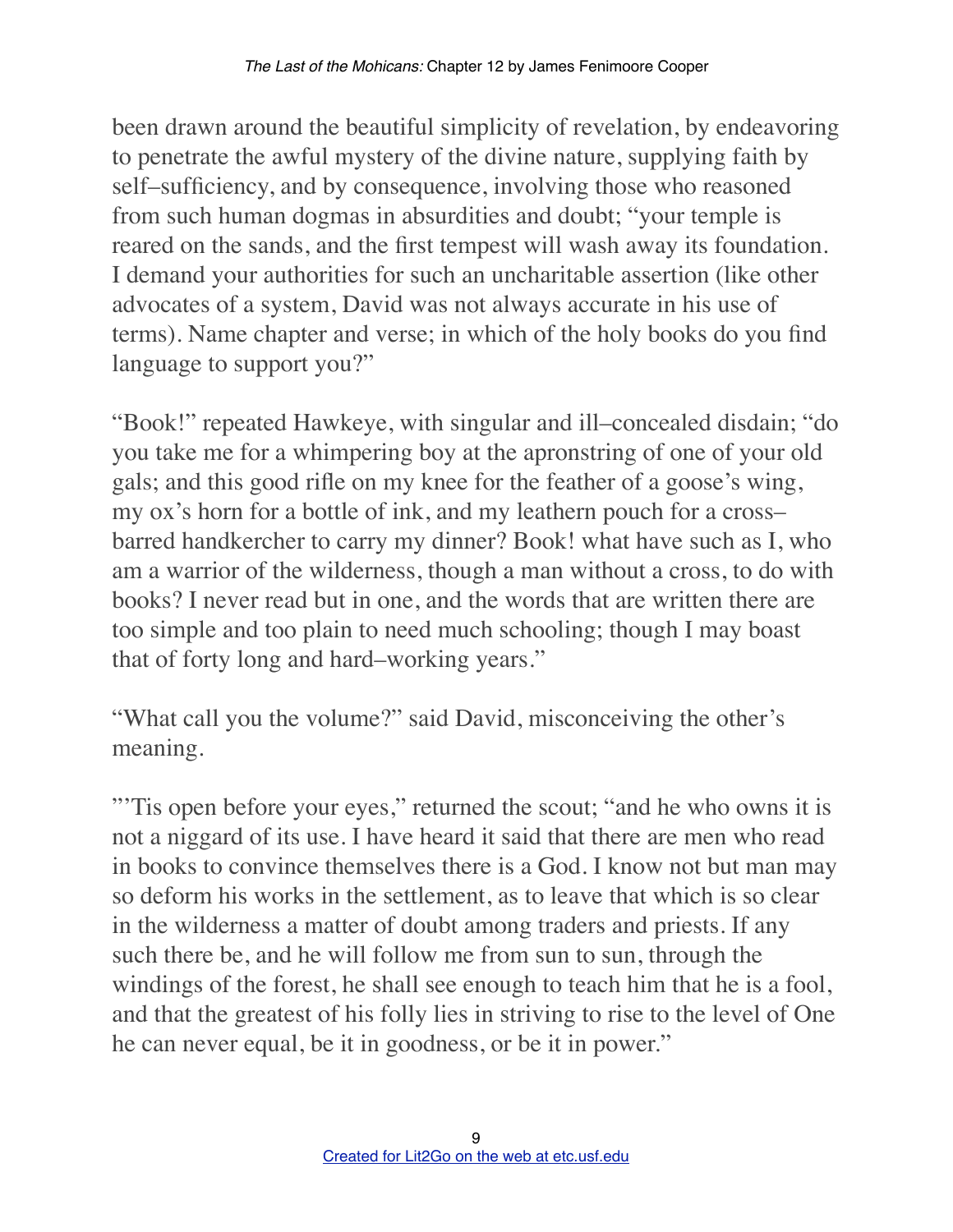The instant David discovered that he battled with a disputant who imbibed his faith from the lights of nature, eschewing all subtleties of doctrine, he willingly abandoned a controversy from which he believed neither profit nor credit was to be derived. While the scout was speaking, he had also seated himself, and producing the ready little volume and the iron–rimmed spectacles, he prepared to discharge a duty, which nothing but the unexpected assault he had received in his orthodoxy could have so long suspended. He was, in truth, a minstrel of the western continent —of a much later day, certainly, than those gifted bards, who formerly sang the profane renown of baron and prince, but after the spirit of his own age and country; and he was now prepared to exercise the cunning of his craft, in celebration of, or rather in thanksgiving for, the recent victory. He waited patiently for Hawkeye to cease, then lifting his eyes, together with his voice, he said, aloud:

"I invite you, friends, to join in praise for this signal deliverance from the hands of barbarians and infidels, to the comfortable and solemn tones of the tune called 'Northampton'."

He next named the page and verse where the rhymes selected were to be found, and applied the pitch–pipe to his lips, with the decent gravity that he had been wont to use in the temple. This time he was, however, without any accompaniment, for the sisters were just then pouring out those tender effusions of affection which have been already alluded to. Nothing deterred by the smallness of his audience, which, in truth, consisted only of the discontented scout, he raised his voice, commencing and ending the sacred song without accident or interruption of any kind.

Hawkeye listened while he coolly adjusted his flint and reloaded his rifle; but the sounds, wanting the extraneous assistance of scene and sympathy, failed to awaken his slumbering emotions. Never minstrel, or by whatever more suitable name David should be known, drew upon his talents in the presence of more insensible auditors; though considering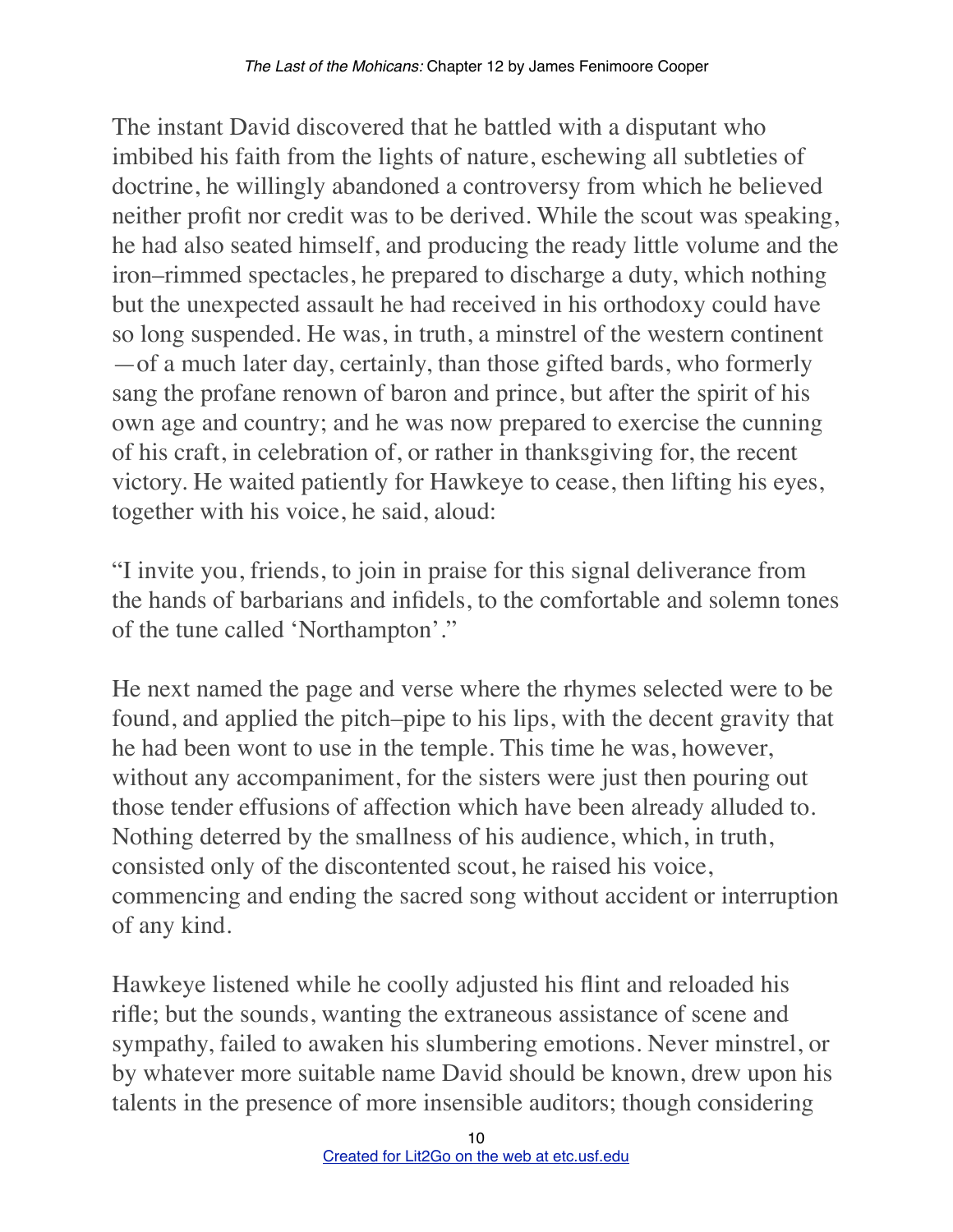the singleness and sincerity of his motive, it is probable that no bard of profane song ever uttered notes that ascended so near to that throne where all homage and praise is due. The scout shook his head, and muttering some unintelligible words, among which "throat" and "Iroquois" were alone audible, he walked away, to collect and to examine into the state of the captured arsenal of the Hurons. In this office he was now joined by Chingachgook, who found his own, as well as the rifle of his son, among the arms. Even Heyward and David were furnished with weapons; nor was ammunition wanting to render them all effectual.

When the foresters had made their selection, and distributed their prizes, the scout announced that the hour had arrived when it was necessary to move. By this time the song of Gamut had ceased, and the sisters had learned to still the exhibition of their emotions. Aided by Duncan and the younger Mohican, the two latter descended the precipitous sides of that hill which they had so lately ascended under so very different auspices, and whose summit had so nearly proved the scene of their massacre. At the foot they found the Narragansetts browsing the herbage of the bushes, and having mounted, they followed the movements of a guide, who, in the most deadly straits, had so often proved himself their friend. The journey was, however, short. Hawkeye, leaving the blind path that the Hurons had followed, turned short to his right, and entering the thicket, he crossed a babbling brook, and halted in a narrow dell, under the shade of a few water elms. Their distance from the base of the fatal hill was but a few rods, and the steeds had been serviceable only in crossing the shallow stream.

The scout and the Indians appeared to be familiar with the sequestered place where they now were; for, leaning their rifle against the trees, they commenced throwing aside the dried leaves, and opening the blue clay, out of which a clear and sparkling spring of bright, glancing water, quickly bubbled. The white man then looked about him, as though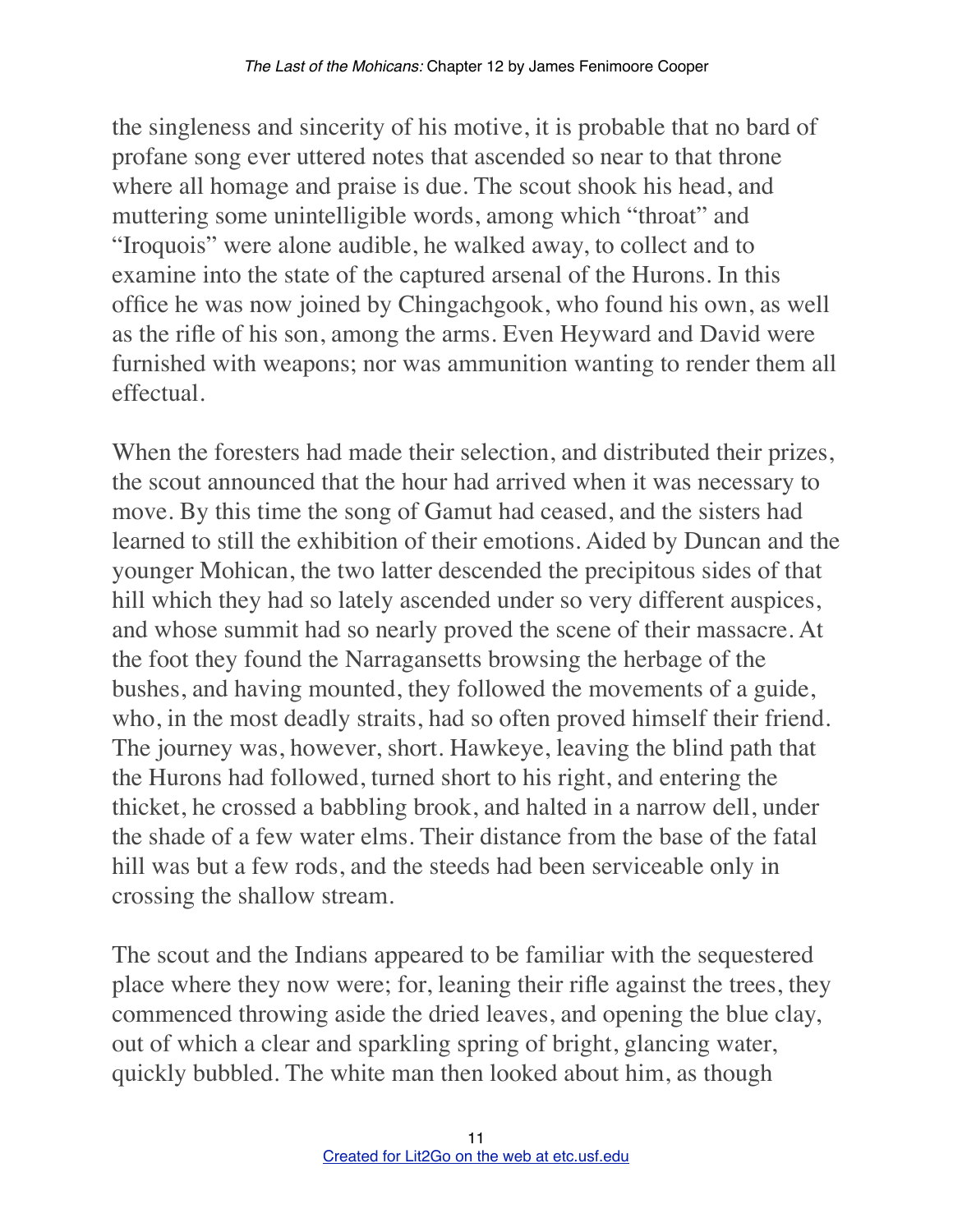seeking for some object, which was not to be found as readily as he expected.

"Them careless imps, the Mohawks, with their Tuscarora and Onondaga brethren, have been here slaking their thirst," he muttered, "and the vagabonds have thrown away the gourd! This is the way with benefits, when they are bestowed on such disremembering hounds! Here has the Lord laid his hand, in the midst of the howling wilderness, for their good, and raised a fountain of water from the bowels of the 'arth, that might laugh at the richest shop of apothecary's ware in all the colonies; and see! the knaves have trodden in the clay, and deformed the cleanliness of the place, as though they were brute beasts, instead of human men."

Uncas silently extended toward him the desired gourd, which the spleen of Hawkeye had hitherto prevented him from observing on a branch of an elm. Filling it with water, he retired a short distance, to a place where the ground was more firm and dry; here he coolly seated himself, and after taking a long, and, apparently, a grateful draught, he commenced a very strict examination of the fragments of food left by the Hurons, which had hung in a wallet on his arm.

"Thank you, lad!" he continued, returning the empty gourd to Uncas; "now we will see how these rampaging Hurons lived, when outlying in ambushments. Look at this! The varlets know the better pieces of the deer; and one would think they might carve and roast a saddle, equal to the best cook in the land! But everything is raw, for the Iroquois are thorough savages. Uncas, take my steel and kindle a fire; a mouthful of a tender broil will give natur' a helping hand, after so long a trail."

Heyward, perceiving that their guides now set about their repast in sober earnest, assisted the ladies to alight, and placed himself at their side, not unwilling to enjoy a few moments of grateful rest, after the bloody scene he had just gone through. While the culinary process was in hand,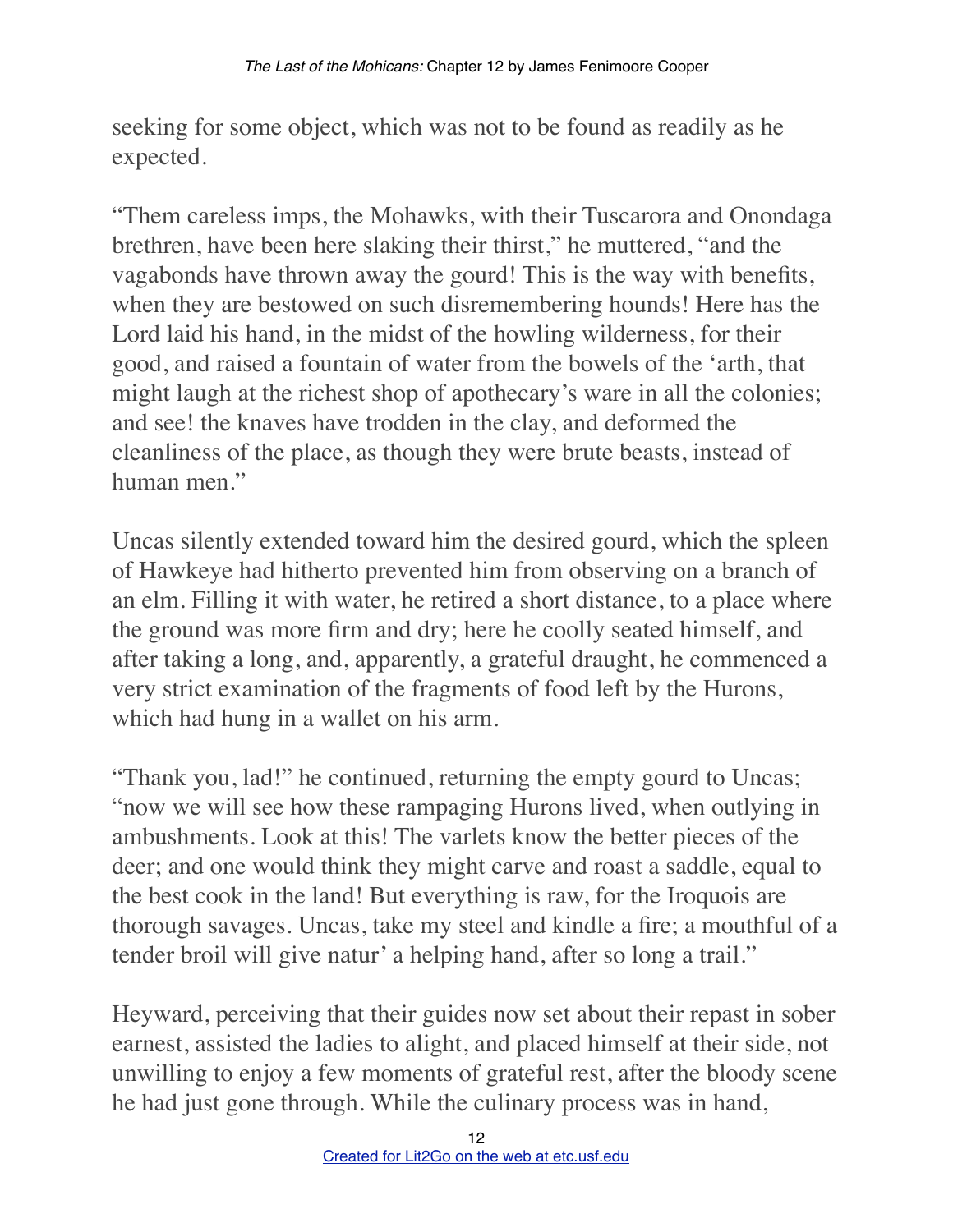curiosity induced him to inquire into the circumstances which had led to their timely and unexpected rescue:

"How is it that we see you so soon, my generous friend," he asked, "and without aid from the garrison of Edward?"

"Had we gone to the bend in the river, we might have been in time to rake the leaves over your bodies, but too late to have saved your scalps," coolly answered the scout. "No, no; instead of throwing away strength and opportunity by crossing to the fort, we lay by, under the bank of the Hudson, waiting to watch the movements of the Hurons."

"You were, then, witnesses of all that passed?"

"Not of all; for Indian sight is too keen to be easily cheated, and we kept close. A difficult matter it was, too, to keep this Mohican boy snug in the ambushment. Ah! Uncas, Uncas, your behavior was more like that of a curious woman than of a warrior on his scent."

Uncas permitted his eyes to turn for an instant on the sturdy countenance of the speaker, but he neither spoke nor gave any indication of repentance. On the contrary, Heyward thought the manner of the young Mohican was disdainful, if not a little fierce, and that he suppressed passions that were ready to explode, as much in compliment to the listeners, as from the deference he usually paid to his white associate.

"You saw our capture?" Heyward next demanded.

"We heard it," was the significant answer. "An Indian yell is plain language to men who have passed their days in the woods. But when you landed, we were driven to crawl like sarpents, beneath the leaves; and then we lost sight of you entirely, until we placed eyes on you again trussed to the trees, and ready bound for an Indian massacre."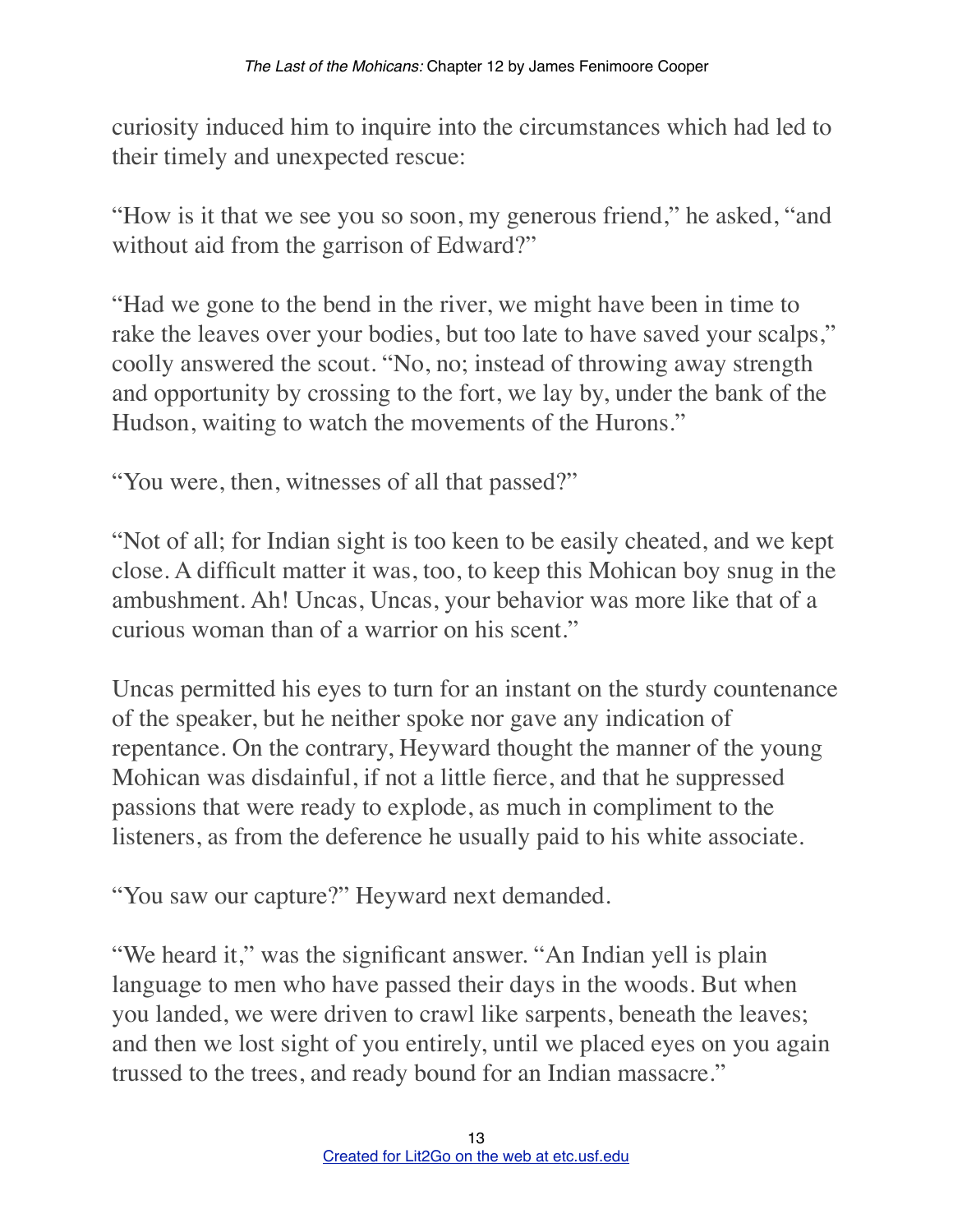"Our rescue was the deed of Providence. It was nearly a miracle that you did not mistake the path, for the Hurons divided, and each band had its horses."

"Ay! there we were thrown off the scent, and might, indeed, have lost the trail, had it not been for Uncas; we took the path, however, that led into the wilderness; for we judged, and judged rightly, that the savages would hold that course with their prisoners. But when we had followed it for many miles, without finding a single twig broken, as I had advised, my mind misgave me; especially as all the footsteps had the prints of moccasins"

"Our captors had the precaution to see us shod like themselves," said Duncan, raising a foot, and exhibiting the buckskin he wore.

"Aye, 'twas judgmatical and like themselves; though we were too expart to be thrown from a trail by so common an invention."

"To what, then, are we indebted for our safety?"

"To what, as a white man who has no taint of Indian blood, I should be ashamed to own; to the judgment of the young Mohican, in matters which I should know better than he, but which I can now hardly believe to be true, though my own eyes tell me it is so."

"'Tis extraordinary! will you not name the reason?"

"Uncas was bold enough to say, that the beasts ridden by the gentle ones," continued Hawkeye, glancing his eyes, not without curious interest, on the fillies of the ladies, "planted the legs of one side on the ground at the same time, which is contrary to the movements of all trotting four–footed animals of my knowledge, except the bear. And yet here are horses that always journey in this manner, as my own eyes have seen, and as their trail has shown for twenty long miles."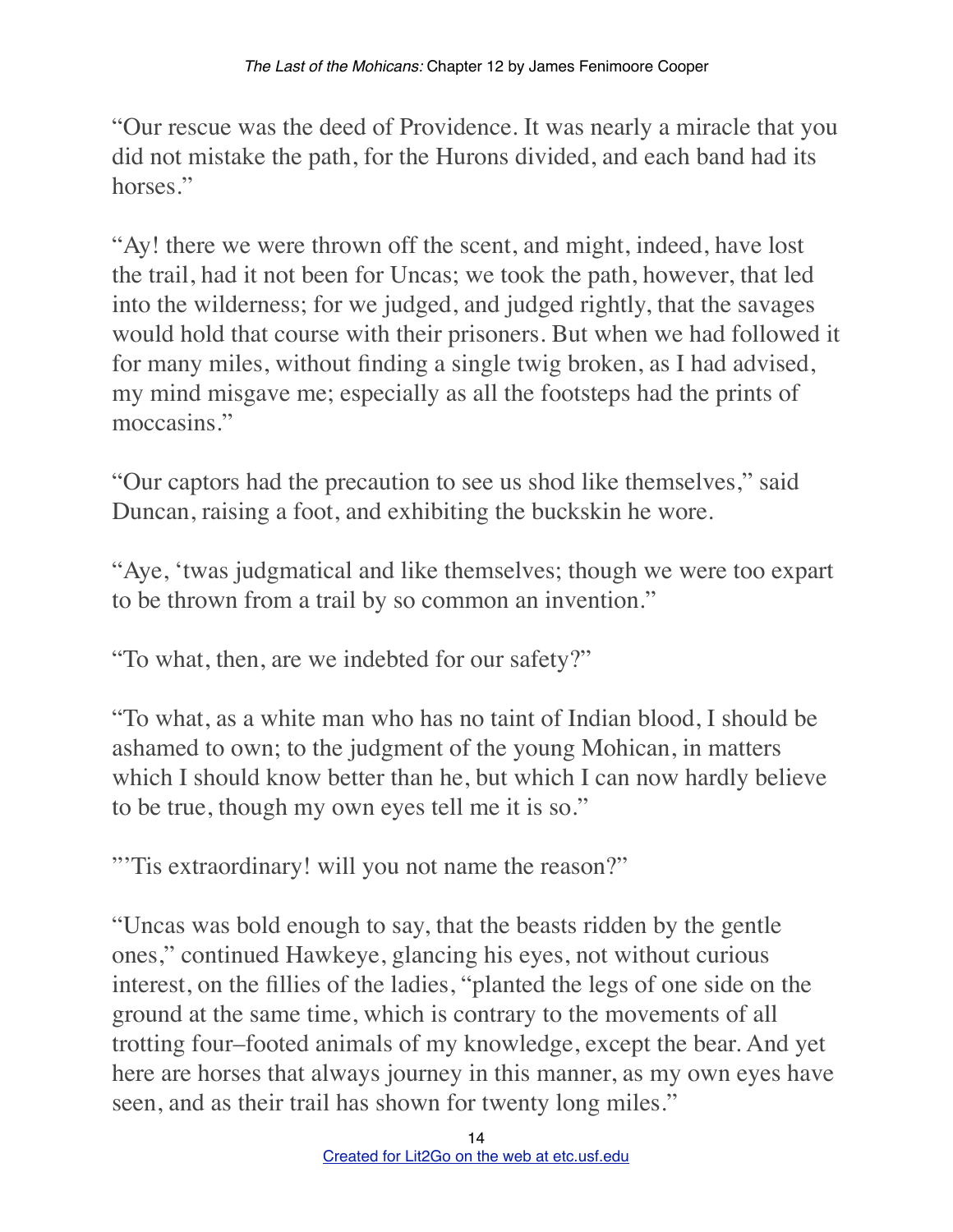"'Tis the merit of the animal! They come from the shores of Narrangansett Bay, in the small province of Providence Plantations, and are celebrated for their hardihood, and the ease of this peculiar movement; though other horses are not unfrequently trained to the same."

"It may be—it may be," said Hawkeye, who had listened with singular attention to this explanation; "though I am a man who has the full blood of the whites, my judgment in deer and beaver is greater than in beasts of burden. Major Effingham has many noble chargers, but I have never seen one travel after such a sidling gait."

"True; for he would value the animals for very different properties. Still is this a breed highly esteemed and, as you witness, much honored with the burdens it is often destined to bear."

The Mohicans had suspended their operations about the glimmering fire to listen; and, when Duncan had done, they looked at each other significantly, the father uttering the never–failing exclamation of surprise. The scout ruminated, like a man digesting his newly–acquired knowledge, and once more stole a glance at the horses.

"I dare to say there are even stranger sights to be seen in the settlements!" he said, at length. "Natur' is sadly abused by man, when he once gets the mastery. But, go sidling or go straight, Uncas had seen the movement, and their trail led us on to the broken bush. The outer branch, near the prints of one of the horses, was bent upward, as a lady breaks a flower from its stem, but all the rest were ragged and broken down, as if the strong hand of a man had been tearing them! So I concluded that the cunning varments had seen the twig bent, and had torn the rest, to make us believe a buck had been feeling the boughs with his antlers."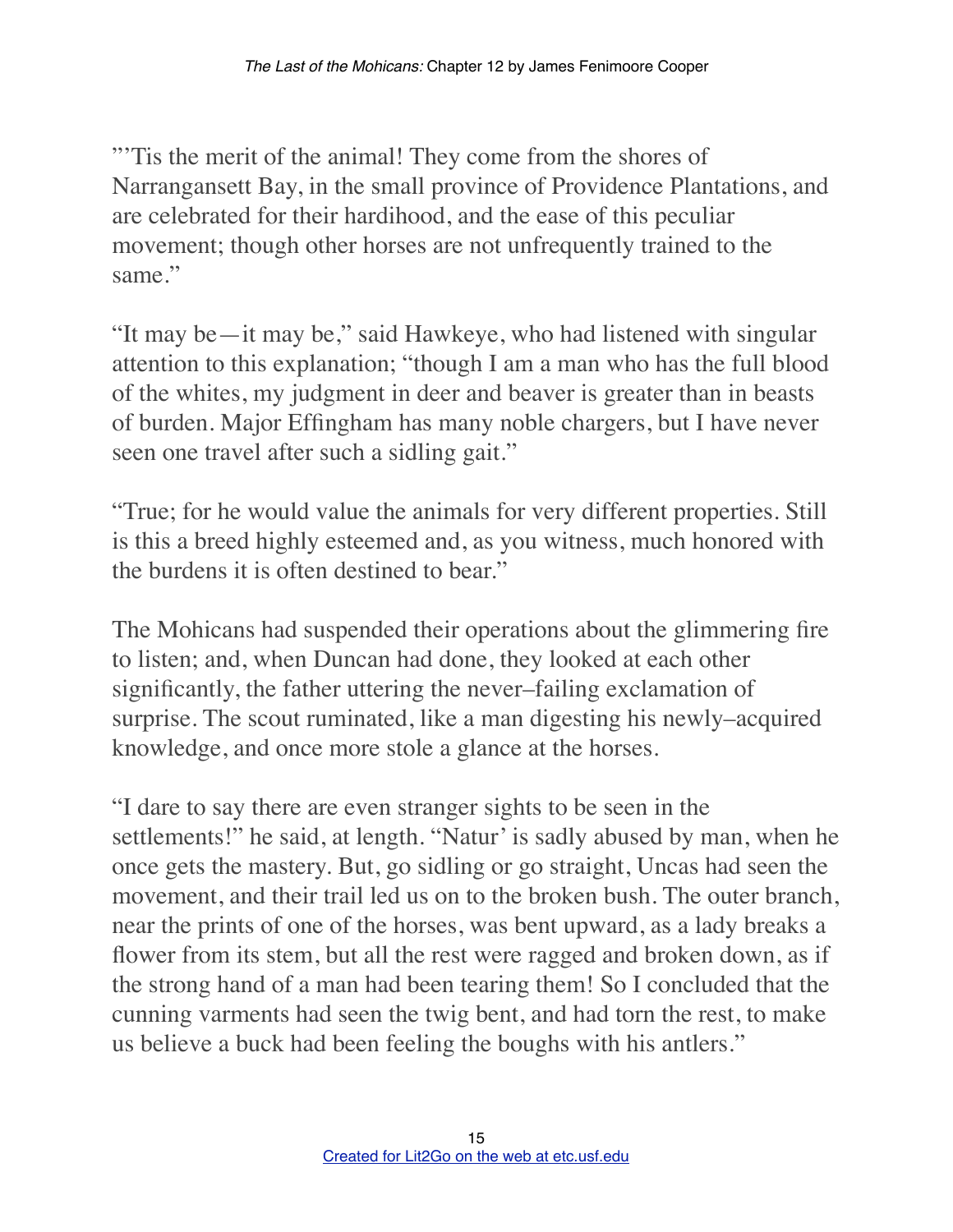"I do believe your sagacity did not deceive you; for some such thing occurred!"

"That was easy to see," added the scout, in no degree conscious of having exhibited any extraordinary sagacity; "and a very different matter it was from a waddling horse! It then struck me the Mingoes would push for this spring, for the knaves well know the vartue of its waters!"

"Is it, then, so famous?" demanded Heyward, examining, with a more curious eye, the secluded dell, with its bubbling fountain, surrounded, as it was, by earth of a deep, dingy brown.

"Few red–skins, who travel south and east of the great lakes but have heard of its qualities. Will you taste for yourself?"

Heyward took the gourd, and after swallowing a little of the water, threw it aside with grimaces of discontent. The scout laughed in his silent but heartfelt manner, and shook his head with vast satisfaction.

"Ah! you want the flavor that one gets by habit; the time was when I liked it as little as yourself; but I have come to my taste, and I now crave it, as a deer does the licks. Your high–spiced wines are not better liked than a red–skin relishes this water; especially when his natur' is ailing. But Uncas has made his fire, and it is time we think of eating, for our journey is long, and all before us."

Many of the animals of the American forests resort to those spots where salt springs are found. These are called "licks" or "salt licks," in the language of the country, from the circumstance that the quadruped is often obliged to lick the earth, in order to obtain the saline particles. These licks are great places of resort with the hunters, who waylay their game near the paths that lead to them.